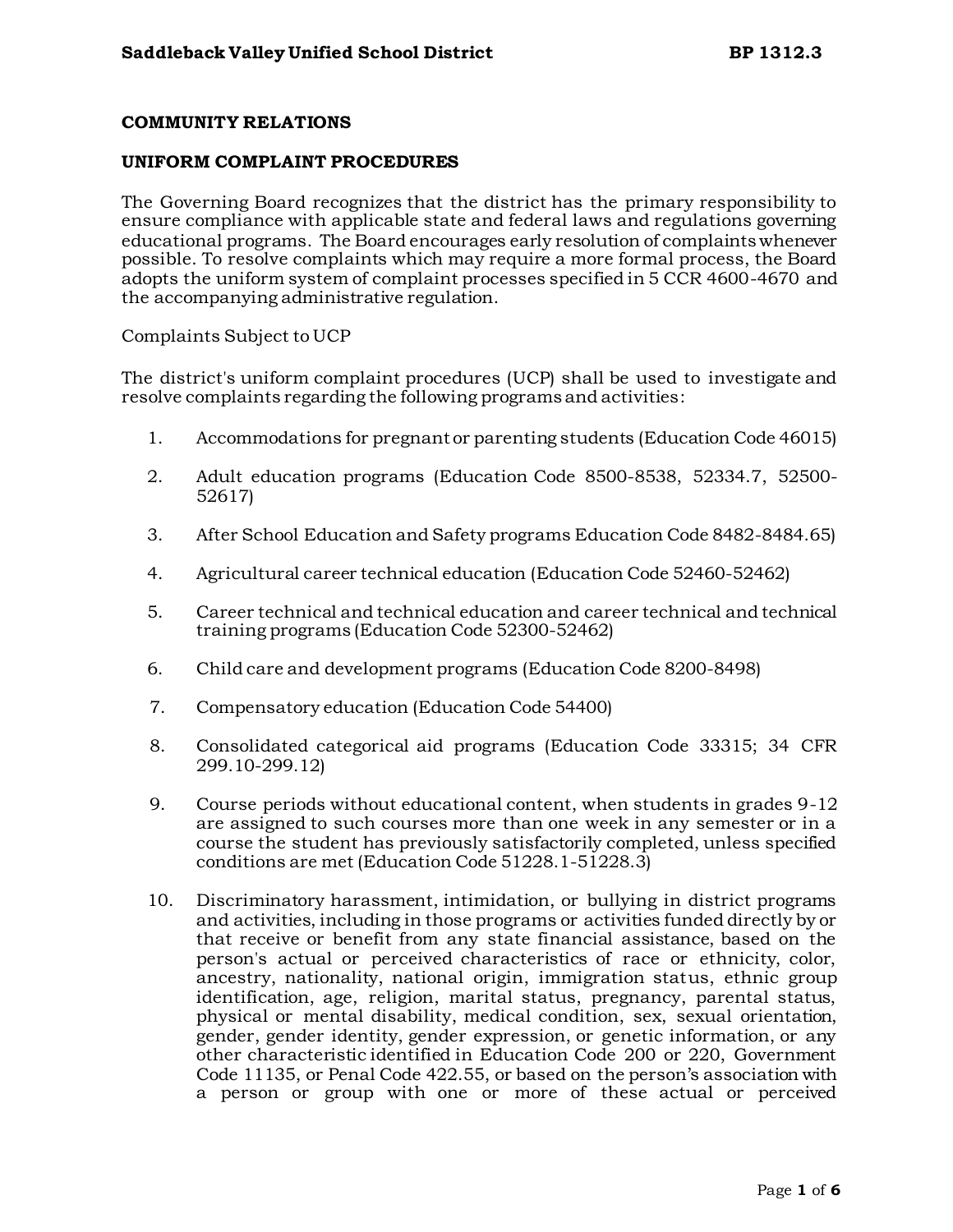characteristics (5 CCR 4610)

- 11. Educational and graduation requirements for students in foster care, homeless students, students from military families, students formerly in a juvenile court school, migrant students, and immigrant students participating in a newcomer program (Education Code 48645.7, 48853, 48853.5, 49069.5, 51225.1, 51225.2)
- 12. Every Student Succeeds Acts (Education Code 52059; 20 USC 6301 et seq.)
- 13. Local control and accountability plan (Education Code 52075)
- 14. Migrant education (Education Code 54440-54445)
- 15. Physical education instructional minutes (Education Code 51210, 51222, 51223)
- 16. Student fees (Education Code 49010-49013)
- 17. Reasonable accommodations to a lactating student (Education Code 222)
- 18. Regional occupational centers and programs (Education Code 52300- 52334.7)
- 19. School plans for student achievement as required for the consolidated application for specified federal and/or state categorical funding (Education Code 64001)
- 20. School safety plans (Education Code 32280-32289)
- 21. School site councils as required for the consolidated application for specified federal and/or state categorical funding (Education Code 65000)
- 22. State preschool programs (Education Code 8235-8239.1)
- 23. State preschool health and safety issues in license-exempt programs (Education Code 8235.5)
- 24. Any complaint alleging retaliation against a complainant or other participant in the complaint process or anyone who has acted to uncover or report a violation subject to this policy
- 25. Any other state or federal educational program the Superintendent of Public Instruction or designee deems appropriate

The Board recognizes that alternative dispute resolution (ADR) can, depending on the nature of the allegations, offer a process for resolving a complaint in a manner that is acceptable to all parties. An ADR process such as mediation may be offered to resolve complaints that involve more than one student and no adult. However, mediation shall not be offered or used to resolve any complaint involving sexual assault or where there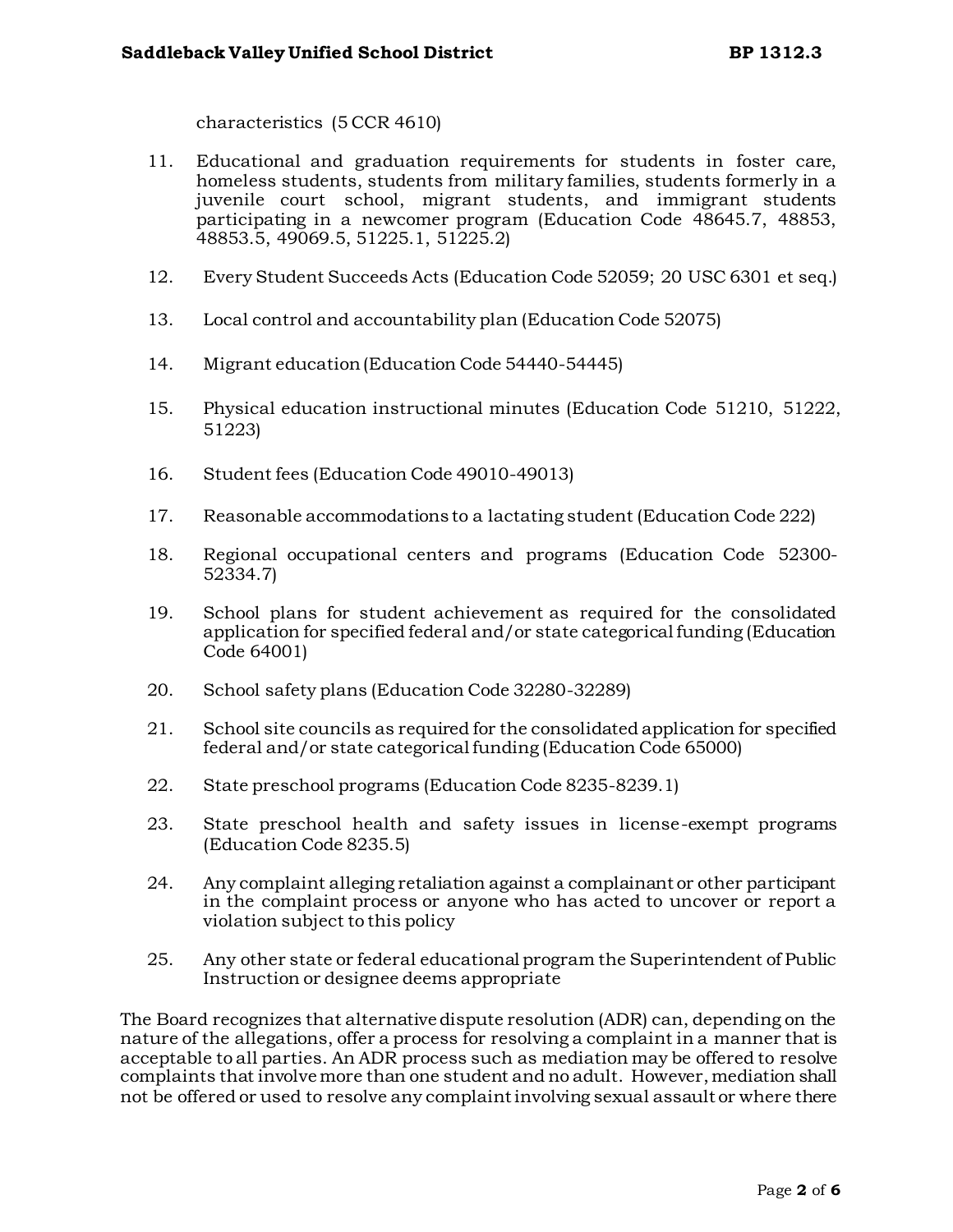is a reasonable risk that a party to the mediation would feel compelled to par ticipate. The Superintendent or designee shall ensure that the use of ADR is consistent with state and federal laws and regulations.

The district shall protect all complainants from retaliation. In investigating complaints, the confidentiality of the parties involved shall be protected as required by law. For any complaint alleging retaliation or unlawful discrimination (such as discriminatory harassment, intimidation, or bullying), the Superintendent or designee shall keep the identity of the complainant, and/or the subject of the complaint if different from the complainant, confidential when appropriate and as long as the integrity of the complaint process is maintained.

When an allegation that is not subject to the UCP is included in a UCP complaint, the district shall refer the non-UCP allegation to the appropriate staff or agency and shall investigate and, if appropriate, resolve the UCP-related allegation(s) through the district's UCP.

The Superintendent or designee shall provide training to district staff to ensure awareness and knowledge of current law and requirements related to UCP, including the steps and timelines specified in this policy and the accompanying administrative regulation.

The Superintendent or designee shall maintain a record of each complaint and subsequent related actions, including steps taken during the investigations and all information required for compliance with 5 CCR 4631 and 4633.

## **Non-UCP Complaints**

The following complaints shall not be subject to the district's UCP but shall be investigated and resolved by the specified agency or through an alternative process: (5 CCR 4611)

- 1. Any complaint alleging child abuse or neglect shall be referred to the County Department of Social Services, Protective Services Division, and the appropriate law enforcement agency. (5 CCR 4611)
- 2. Any complaint alleging health and safety violations by a child development program shall, for licensed facilities, be referred to the Department of Social Services. (5 CCR 4611)
- 3. Any complaint alleging employment discrimination or harassment shall be investigated and resolved by the district in accordance with the procedures specified in AR 4030 - Nondiscrimination in Employment, including the right to file the complaint with the California Department of Fair Employment and Housing.
- 4. Any complaint related to sufficiency of textbooks or instructional materials, emergency or urgent facilities conditions that pose a threat to the health or safety of students or staff, or teacher vacancies and misassignments shall be investigated and resolved in accordance with AR 1312.4 - Williams Uniform Complaint Procedures. (Education Code 35186)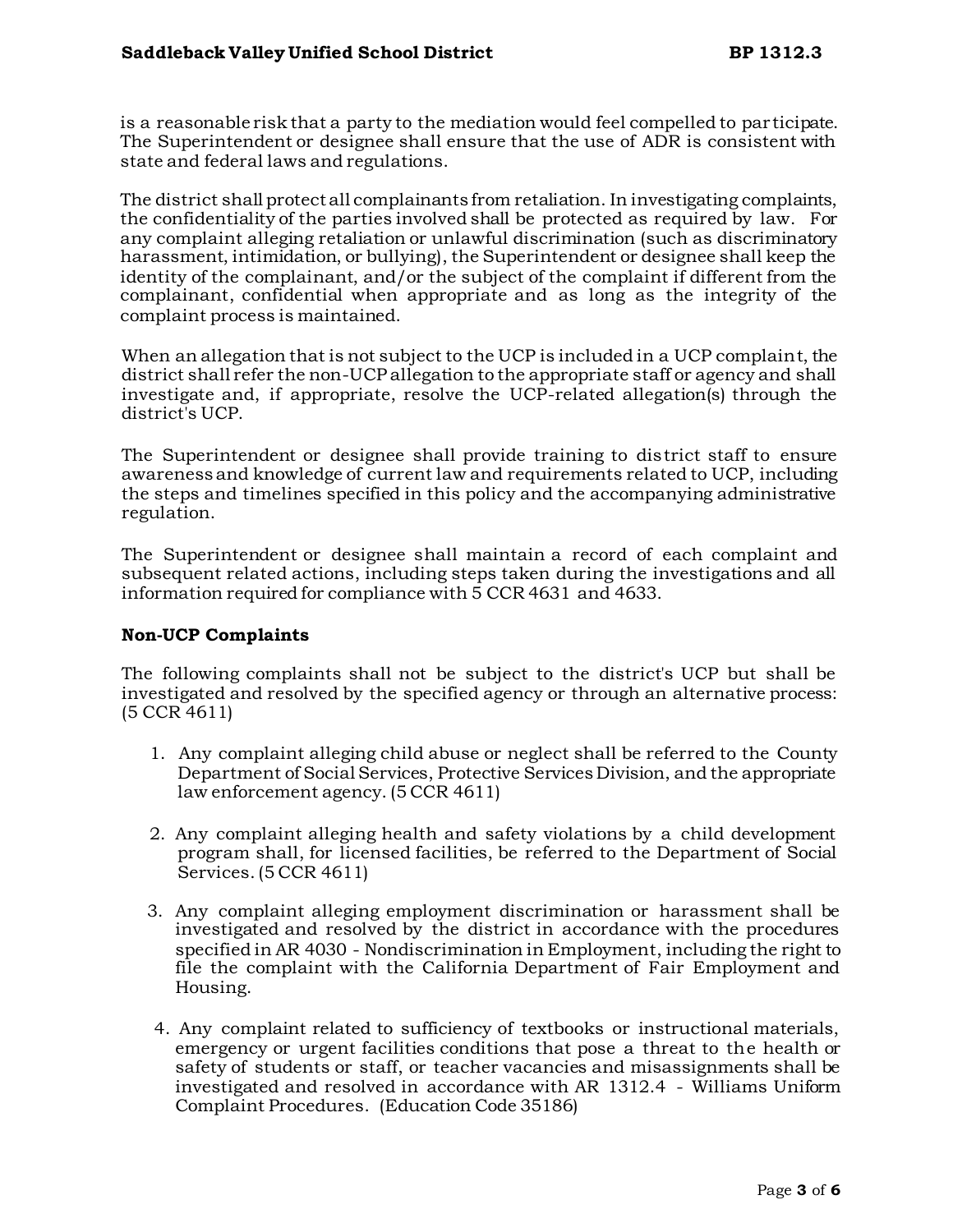Legal Reference: EDUCATION CODE 200-262.4 Prohibition of discrimination 8200-8498 Child care and development programs 8500-8538 Adult basic education 18100-18203 School libraries 32280-32289 School safety plan, uniform complaint procedures 35186 Williams uniform complaint procedures 46015 Parental leave for students 48853-48853.5 Foster youth 48985 Notices in language other than English 49010-49014 Student fees 49060-49079 Student records, especially: 49069.5 Records of foster youth 49490-49590 Child nutrition programs 49701 Interstate Compact on Educational Opportunity for Military Children 51210 Courses of study grades 1-6 51222 Physical education, secondary schools 51223 Physical Education, elementary schools 51225.1-51225.2 Foster youth, homeless children, former juvenile court school students, military-connected students, migrant students, and newly arrived immigrant students; course credits; graduation requirements 51226-51226.1 Career technical education 51228.1-51228.3 Course periods without educational content 52059.5 Statewide system of support 52060-52077 Local control and accountability plan, especially 52075 Complaint for lack of compliance with local control and accountability plan requirements 52300-52462 Career technical education 52500-52616.24 Adult schools 54400-54425 Compensatory education programs 54440-54445 Migrant education 54460-54529 Compensatory education programs 59000-59300 Special schools and centers 64000-64001 Consolidated application process; school plan for student achievement 65000-65001 School site councils GOVERNMENT CODE 11135 Nondiscrimination in programs or activities funded by state 12900-12996 Fair Employment and Housing Act HEALTH AND SAFETY CODE 1596.792 California Child Day Care Act; general provisions and definitions 1596.7925 California Child Day Care Act; health and safety regulations PENAL CODE 422.55 Hate crime; definition

422.6 Interference with constitutional right or privilege

CODE OF REGULATIONS, TITLE 2

11023 Harassment and discrimination prevention and correction

CODE OF REGULATIONS, TITLE 5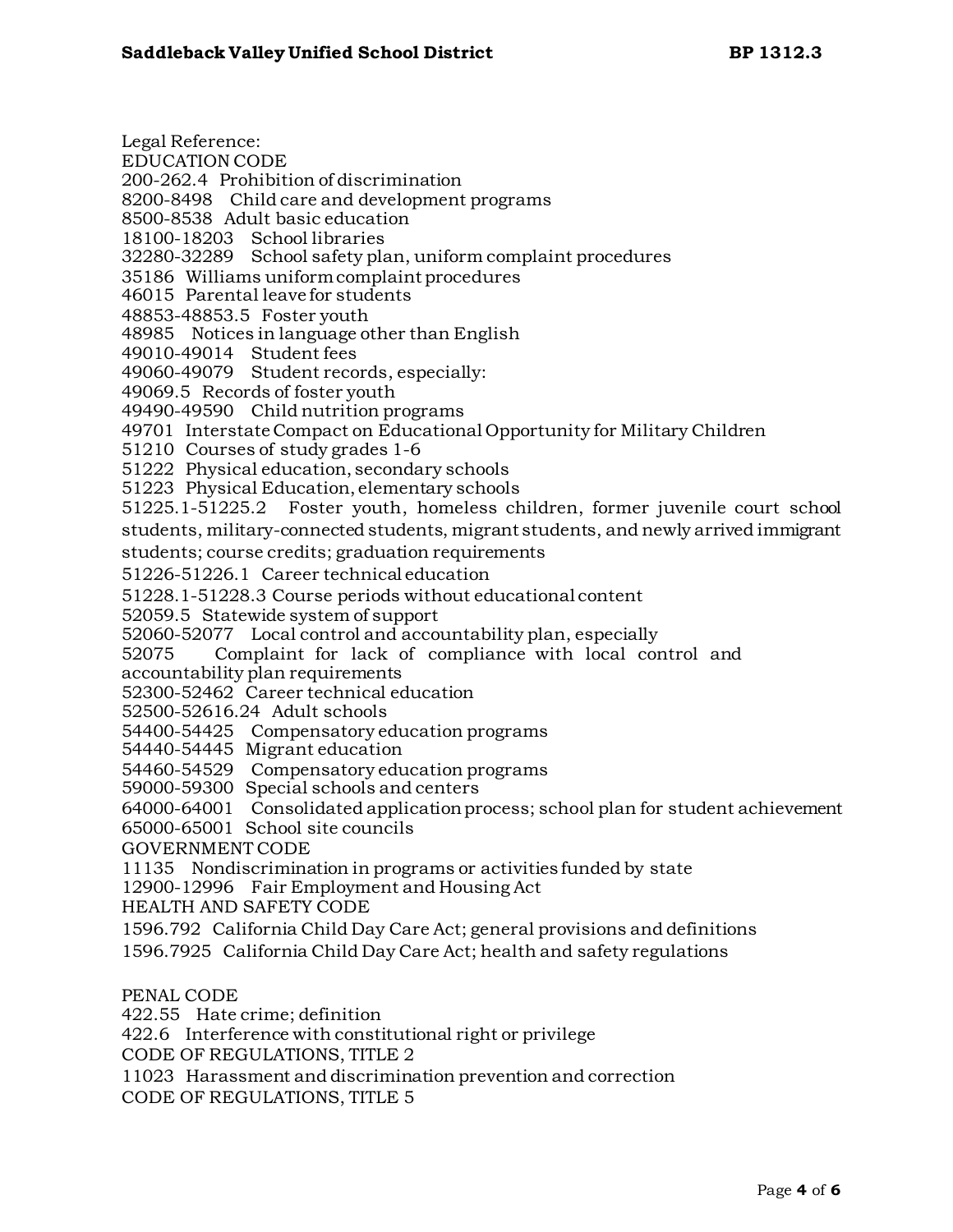3200-3205 Special education compliance complaints 4600-4670 Uniform complaint procedures 4680-4687 Williams uniform complaint procedures 4690-4694 Complaints regarding health and safety issues in license-exempt preschool programs 900-4965 Nondiscrimination in elementary and secondary education programs 15580-15584 Child nutrition programs complaint procedures UNITED STATES CODE, TITLE 20 1221 Application of laws 1232g Family Educational Rights and Privacy Act 1681-1688 Title IX of the Education Amendments of 1972 6301-6577 Title I Improving the Academic Achievement of the Disadvantaged 6801-7014 Title III language instruction for limited English proficient and immigrant students UNITED STATES CODE, TITLE 29 794 Section 504 of Rehabilitation Act of 1973 UNITED STATES CODE, TITLE 42 2000d-2000e-17 Title VI and Title VII Civil Rights Act of 1964, as amended 2000h-2-2000h-6 Title IX of the Civil Rights Act of 1964 6101-6107 Age Discrimination Act of 1975 11431-11435 McKinney-Vento Homeless Assistance Act 12101-12213 Title II equal opportunity for individuals with disabilities CODE OF FEDERAL REGULATIONS, TITLE 28 35.107 Nondiscrimination on basis of disability; complaints CODE OF FEDERAL REGULATIONS, TITLE 34 99.1-99.67 Family Educational Rights and Privacy Act 100.3 Prohibition of discrimination on basis of race, color or national origin 104.7 Designation of responsible employee for Section 504 106.1-106.82 Nondiscrimination on the basis of sex in education programs, especially: 106.8 Designation of responsible employee for Title IX 106.9 Notification of nondiscrimination on basis of sex 110.25 Notification of nondiscrimination on the basis of age Management Resources: CALIFORNIA DEPARTMENT OF EDUCATION PUBLICATIONS Uniform Complaint Procedure 2020-21 Program Instrument Sample UCP Board Policies and Procedures U.S. DEPARTMENT OF EDUCATION, OFFICE FOR CIVIL RIGHTS PUBLICATIONS Dear Colleague Letter, September 22, 2017 Dear Colleague Letter: Title IX Coordinators, April 2015 Dear Colleague Letter: Responding to Bullying of Students with Disabilities, October 2014 Dear Colleague Letter: Harassment and Bullying, October 2010 Revised Sexual Harassment Guidance: Harassment of Students by School Employees, Other Students, or Third Parties, January 2001 U.S. DEPARTMENT OF JUSTICE PUBLICATIONS Guidance to Federal Financial Assistance Recipients Regarding Title VI Prohibition Against National Origin Discrimination Affecting Limited English Proficient Persons, 2002 WEB SITES